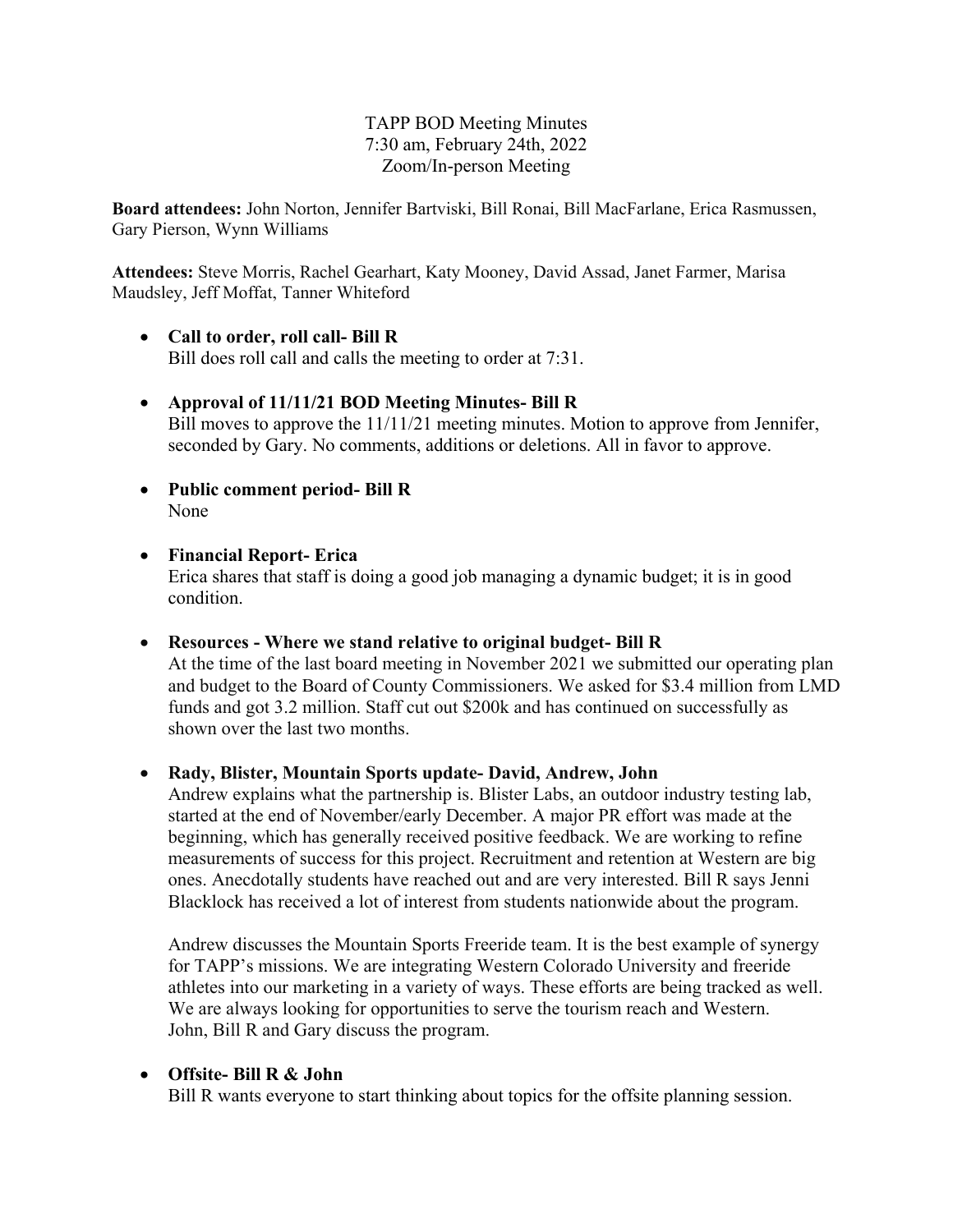#### When and where?

John mentions Trinidad because we are looking to start marketing gravel biking. We have a great product here and the sport is growing, which were factors when we started marketing mountain biking. John, Jennifer and Andrew discuss interesting things about Trinidad. We discuss choosing a date. Bill R talks about the demographic of gravel riders; they seem to be more affluent and older. Discussion of all the gravel riding in the valley and where it is.

## • **Election of Officers- Bill R**

According to our bylaws elections of officers isn't mandatory if everyone who is currently an officer is prepared to continue and no one wants to compete. We will continue on with the same officers.

#### • **Board Terms- John**

John will get with Kelly about her terms since she was just traveling but everyone else is figured out.

#### • **Air Update- Jeff**

The airport is having a great winter season. Bookings are up 33% capacity over last year and sales are up 52%. The targeted 64% load factor is coming in at 66%. Three flights from Denver on weekends are back. We are asking United to extend the local fare past April. Discussion of airport and service capacity changes at GUC compared to other airports. We are not losing money and are doing well, but not growing as much as some of our peers. Bill R asks about load factors for competitors and there is discussion of flights to other airports. John says we might not have to pay the RTA at all this year.

#### • **2021 Wrap-up and Ski Season update – Andrew**

We made big progress in 2021. We consolidated TAPP's mission under one brand. Part of this was the launch of the new website in November which consolidated a few websites into one and launched new data dashboards. We saw double digit growth in the lodging tax every month, which is our number one priority. We are outperforming our competitors in airline growth; it's been a great year after a flat decade. We also launched two major efforts with Western.

Denver and Dallas fligthts are performing well so we've put more focus there. We have been adaptable and made swift changes when asked of us. John clarifies the shift to Denver is flights from other places to Denver; it is targeting likely skiers and travelers. Andrew discusses some things that didn't go as well. We didn't receive grant funding from Mt. Crested Butte to supplement marketing. We launched an early spring drive market campaign last spring that cost a lot and didn't perform well. The carbon credit program got cut short but generally wasn't performing as well as we hoped.

Our winter marketing has completely focused on air because the flight market books earlier, stays longer and spends more.

Overall ski season seems to be performing well in lodging bookings. November was up 42% and December 19% from last year. The LMD numbers will confirm.

Bill R asks for more detail about the data dashboards. Andrew is still tracking traffic but anecdotally people are reaching out and are interested. We are asking questions and